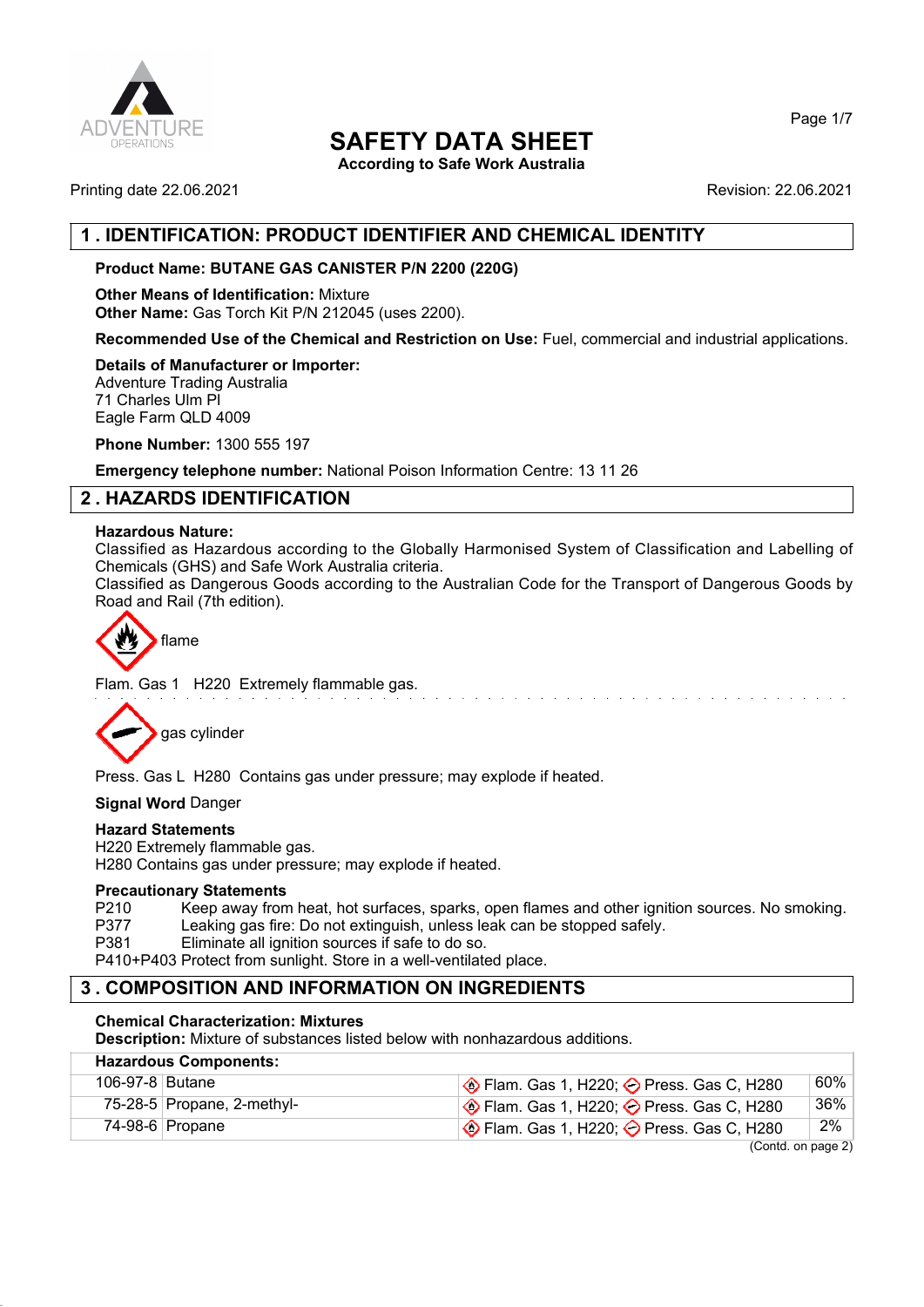**According to Safe Work Australia**

Printing date 22.06.2021 Revision: 22.06.2021

## **Product Name: BUTANE GAS CANISTER P/N 2200 (220G)**

(Contd. of page 1)

Page 2/7

# **4 . FIRST AID MEASURES**

#### **Inhalation:**

In high concentrations may cause asphyxiation. Symptoms may include loss of mobility and consciousness. Victim may not be aware of asphyxiation. If inhaled, remove to fresh air. If not breathing, give artificial respiration. If breathing is difficult, give oxygen. Seek medical attention if breathing problems develop.

#### **Skin Contact:**

Contact with evaporating liquid may cause frostbite or freezing of skin. Thaw frosted parts with lukewarm water. Do not rub affected area. Do not use hot water. Cryogenic (low temperature) burns which result in blistering or deeper tissue freezing should be promptly treated by a physician.

### **Eye Contact:**

In case of eye contact, rinse cautiously with water or saline solution for several minutes until no chemical remains. Remove contact lenses, if present and easy to do. Continue rinsing. Seek medical attention.

#### **Ingestion:**

Ingestion is not considered a potential route of exposure. Do not give anything by mouth to an unconscious person. Seek immediate medical attention.

#### **Symptoms Caused by Exposure:**

Inhalation: May affect central nervous system and cause headache, dullness, difficulty in breathing, drowsiness, and losing consciousness. In high concentrations may cause asphyxiation. Symptoms may include loss of mobility and consciousness. Victim may not be aware of asphyxiation.

Skin Contact: Contact with evaporating liquid may cause frostbite or freezing of skin, blistering and paralysis. Eye Contact: May cause frostbite or problem with vision.

Ingestion: Gas ingestion is not likely to occur. However, may cause frostbite on the lips, mouth, and membrane if liquid is swallowed.

# **5 . FIRE FIGHTING MEASURES**

**Suitable Extinguishing Media:** Carbon dioxide, powder, water spray and water fog.

#### **Specific Hazards Arising from the Chemical:**

Flammable gas. Vapours are heavier than air and may travel along the ground and collect in low or confined areas and be exposed to a source of ignition (pilot light, heater, electric motor) some distance away and backfire. Containers may burst or explode if exposed to heat or spark. Low electrical conduction may cause static electricity, and be ignited by a spark.

Shut off gas source and allow the fire to burn itself out. Gas fires should not be extinguished unless the gas flow can be stopped immediately.If gas source cannot be shut off immediately, fight fire from maximum distance or use unmanned hose holders or monitor nozzles. Cool container with flooding quantities of water until well after fire is out to prevent container from exploding.

# **Special Protective Equipment and Precautions for Fire Fighters:**

When fighting a major fire wear self-contained breathing apparatus and protective equipment.

# **6 . ACCIDENTAL RELEASE MEASURES**

#### **Personal Precautions, Protective Equipment and Emergency Procedures:**

Wear approved self-contained breathing apparatus and full protective clothing. Evacuate all non-essential personnel from affected area. Do not breathe vapours. Ensure adequate ventilation, ventilate the closed place before entering. Extinguish all sources of ignition. Avoid sparks and open flames. No smoking.

#### **Environmental Precautions:**

In the event of a major spill, prevent spillage from entering drains or water courses.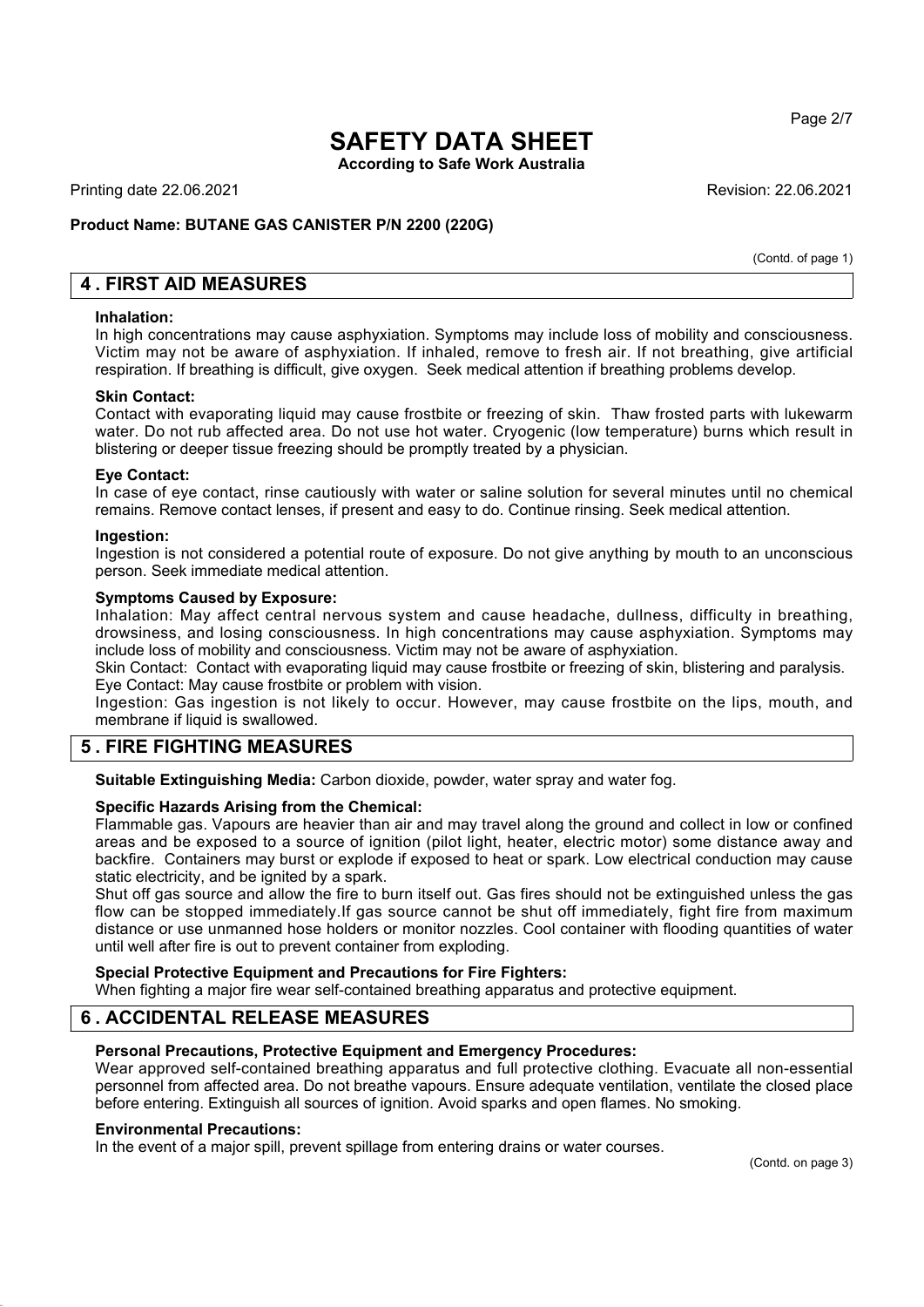**According to Safe Work Australia**

Printing date 22.06.2021 Revision: 22.06.2021

### **Product Name: BUTANE GAS CANISTER P/N 2200 (220G)**

(Contd. of page 2)

#### **Methods and Materials for Containment and Cleaning Up:**

Eliminate all sources of ignition and stop leak if safe to do so. Secure the cylinder and slowly discharge the gas to the atmosphere in a well-ventilated area or outdoors. Vapour can be dispersed with sustained water spray. Use only non-sparking tools.

## **7 . HANDLING AND STORAGE**

#### **Precautions for Safe Handling:**

Use of safe work practices are recommended to avoid eye or skin contact and inhalation of vapours or gas. Use in a well-ventilated area since use in the airtight place may cause explosion and suffocation. Take precautionary measures against static discharge.

Food, beverages and tobacco products should not be stored or consumed where this material is in use. Always wash hands before smoking, eating, drinking or using the toilet. Wash contaminated clothing and other protective equipment before storage or re-use. Provide eyewash fountains and safety showers in close proximity to points of potential exposure.

#### **Conditions for Safe Storage:**

Store in a cool, dry and well ventilated area. Protect from direct sunlight, heat, sparks, open flames and hot surfaces. Do not expose to temperatures exceeding 40 °C. Close container valve after each

use and when empty, even if still connected to equipment. Ground / bond container and receiving equipment. Take precautionary measures against static discharge. Keep away from strong oxidisers, nitric acid, chlorine dioxide, carbonyl nickel and acid. Leave valve

protection caps in place until the container has been secured against either a wall or bench or placed in a container stand and is ready for use. Damaged valves should be reported immediately to the supplier

# **8 . EXPOSURE CONTROLS AND PERSONAL PROTECTION**

#### **Exposure Standards:**

#### **106-97-8 Butane**

NES TWA: 1900 mg/m<sup>3</sup>, 800 ppm

**68476-85-7 Petroleum gases, liquefied**

NES TWA: 1800 mg/m³, 1000 ppm

#### **Engineering Controls:**

Local exhaust and general ventilation are necessary in work area to prevent accumulation of explosive mixtures. Provide special ventilation in sumps and confined spaces. Use explosion-proof ventilating equipment. Gas detectors should be used when quantities of flammable gases or vapours may be released

#### **Respiratory Protection:**

Use approved full face supplied air respirator if high airborne concentrations of the material are present. See Australian Standards AS/NZS 1715 and 1716 for more information.

#### **Skin Protection:**

Leather, wool or aramid blend gloves. See Australian/New Zealand Standard AS/NZS 2161 for more information.

Occupational protective clothing (depending on conditions in which it has to be used, in particular as regards the period for which it is worn, which shall be determined on the basis of the seriousness of the risk, the frequency of exposure to the risk, the characteristics of the workstation of each worker and the performance of the protective clothing). See Australian/New Zealand Standard AS/NZS 4501 for more information.

#### **Eye and Face Protection:**

Eye and face protectors for protection against gas. See Australian/New Zealand Standard AS/NZS 1337.

(Contd. on page 4)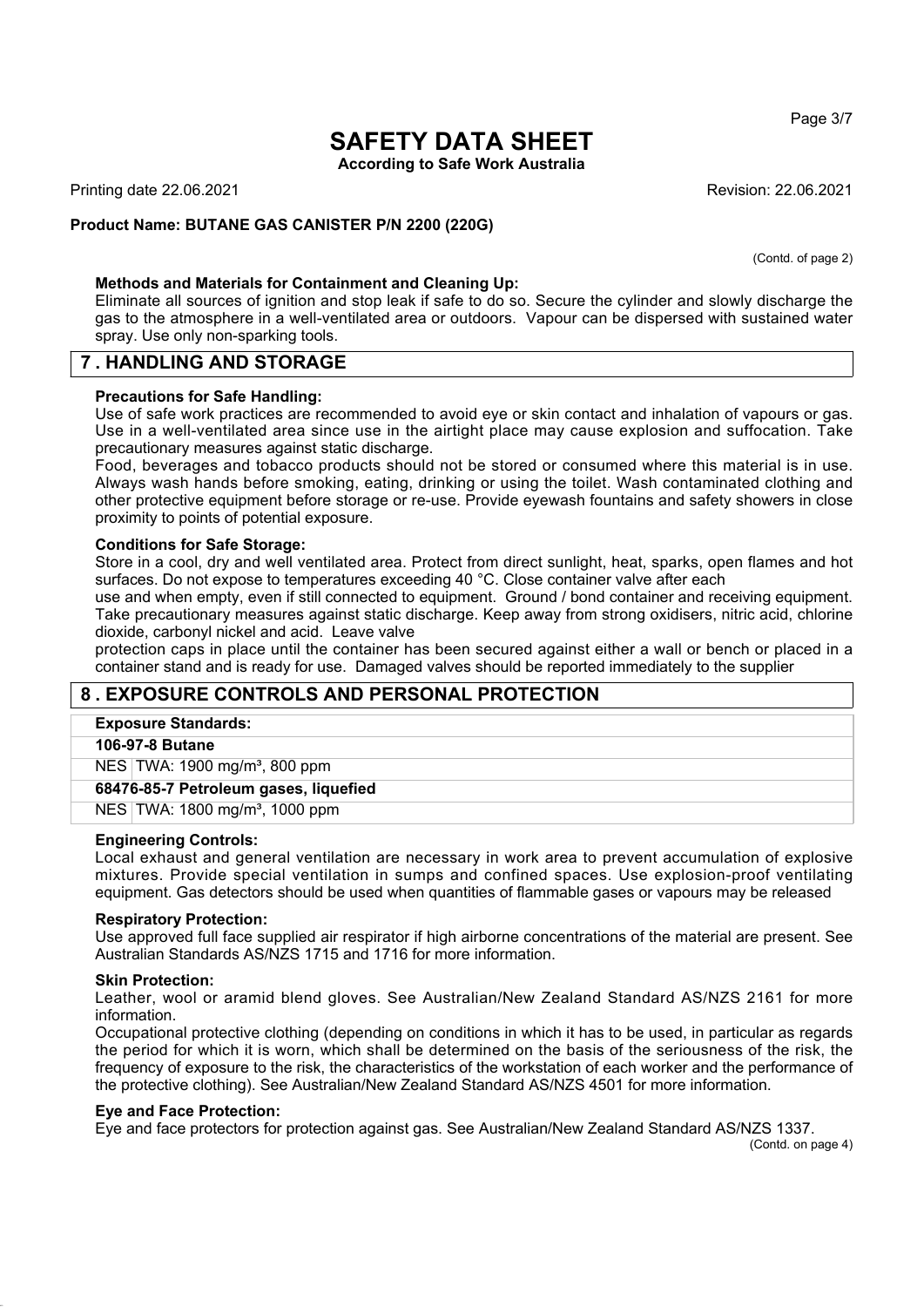# **SAFETY DATA SHEET According to Safe Work Australia**

Printing date 22.06.2021 **Revision: 22.06.2021** Revision: 22.06.2021

## **Product Name: BUTANE GAS CANISTER P/N 2200 (220G)**

# **9 . PHYSICAL AND CHEMICAL PROPERTIES**

| <b>Appearance:</b>                                                  |                                                              |
|---------------------------------------------------------------------|--------------------------------------------------------------|
| Form:                                                               | Liquid and vapour                                            |
| Colour:                                                             | Colourless                                                   |
| Odour:                                                              | Occasionally smells like rotten garlic, otherwise odourless. |
| <b>Odour Threshold:</b>                                             | No information available                                     |
| pH-Value:                                                           | Not applicable                                               |
| <b>Melting point/Melting range:</b>                                 | -138.3 °C (N-Butane)                                         |
|                                                                     | -160 °C (Iso-Butane)                                         |
|                                                                     | -187.7 $°C$ (Propane)                                        |
| <b>Initial Boiling Point/Boiling Range:</b>                         | $-0.5$ °C (N-Butane)                                         |
|                                                                     | -11.5 °C (Iso-Butane)                                        |
|                                                                     | -42.1 $°C$ (Propane)                                         |
| <b>Flash Point:</b>                                                 | -73.3 °C (N-Butane)                                          |
|                                                                     | -88.0 °C (Iso-Butane)                                        |
|                                                                     | -104.4 $^{\circ}$ C (Propane)                                |
| Flammability:                                                       | <b>Extremely flammable</b>                                   |
| <b>Auto-ignition Temperature:</b>                                   | 287 °C (N-Butane)                                            |
|                                                                     | 460 °C (Iso-Butane)                                          |
|                                                                     | 466.1 °C (Propane)                                           |
| <b>Decomposition Temperature:</b>                                   | No information available                                     |
| <b>Explosion Limits:</b>                                            |                                                              |
| Lower:                                                              | 1.9 Vol % (N-Butane)                                         |
|                                                                     | 1.8 Vol % (Iso-Butane)                                       |
|                                                                     | 2.2 Vol % (Propane)                                          |
| Upper:                                                              | 8.4 Vol % (N-Butane)                                         |
|                                                                     | 8.4 Vol % (Iso-Butane)                                       |
|                                                                     | 9.5 Vol % (Propane)                                          |
| <b>Vapour Pressure:</b>                                             | 0.214MPa @21.1 °C (N-Butane)                                 |
|                                                                     | 0.304MPa @20 °C (Iso-Butane)                                 |
|                                                                     | 0.75MPa @20 °C (Propane)                                     |
| Density:                                                            | Not determined.                                              |
| <b>Relative Density:</b>                                            | 0.549 (water = 1) @20 °C (N-Butane)                          |
|                                                                     | 0.549 (water = 1) @20 °C (Iso-Butane)                        |
|                                                                     | 0.501 (water = 1) @20 °C (Propane)                           |
| <b>Vapour Density:</b>                                              | 2.1 (air = 1) @20 °C (N-Butane)                              |
|                                                                     | 2.595 (air = $1)$ @20 °C (Iso-Butane)                        |
|                                                                     | 1.55 (air = 1) @20 °C (Propane)                              |
| <b>Evaporation Rate:</b>                                            | 100 %                                                        |
| <b>Solubility in Water:</b>                                         | 3.25ml/100ml@20 °C (N-Butane)                                |
|                                                                     | 0.007g/100ml@20 °C (Propane)                                 |
| Partition Coefficient (n-octanol/water): 2.89 as log POW (N-Butane) |                                                              |
|                                                                     | 2.8 as log POW (Iso-Butane)                                  |
|                                                                     | 2.36 as log POW (Propane)                                    |
| <b>Viscosity:</b>                                                   | No information available                                     |
| VOC:                                                                | No information available                                     |

# **10 . STABILITY AND REACTIVITY**

### **Possibility of Hazardous Reactions:**

Can form a potentially explosive atmosphere in air. May react violently with oxidants.

Page 4/7

(Contd. of page 3)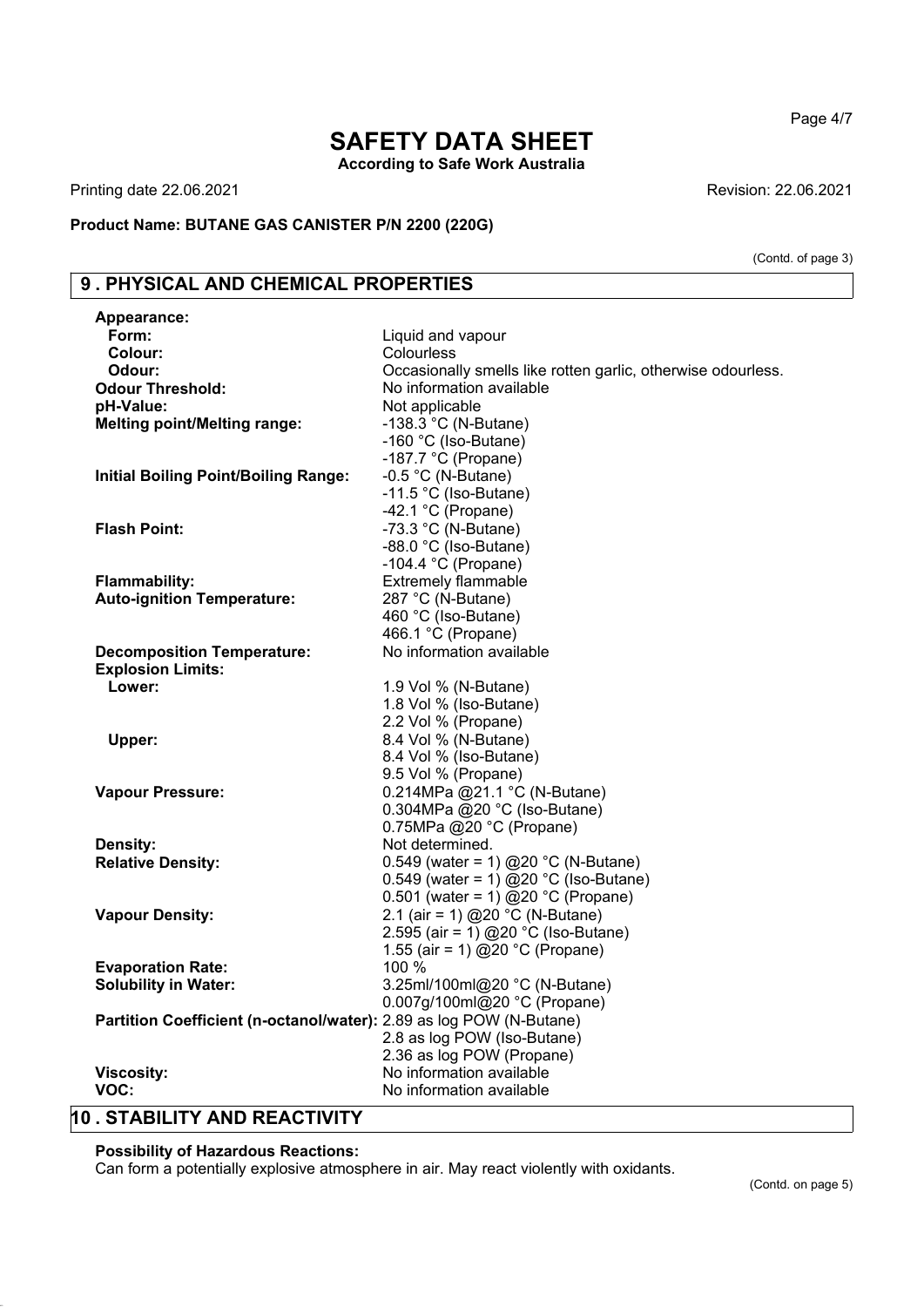**According to Safe Work Australia**

Printing date 22.06.2021 Revision: 22.06.2021

#### **Product Name: BUTANE GAS CANISTER P/N 2200 (220G)**

(Contd. of page 4)

**Chemical Stability:** Stable at a normal temperature and pressure.

**Conditions to Avoid:** Heat, sparks, open flames, hot surfaces, direct sunlight and temperature above 40℃. **Incompatible Materials:** Strong oxidisers, nitric acid, chlorine dioxide, carbonyl nickel and acid.

**Hazardous Decomposition Products:** Oxides of carbon.

## **11 . TOXICOLOGICAL INFORMATION**

#### **Toxicity:**

#### **LD**₅₀**/LC**₅₀ **Values Relevant for Classification:**

**106-97-8 Butane**

Inhalation  $LC_{50}/4$  h 658 mg/l (rat)

**74-98-6 Propane**

Inhalation  $LC_{50}/4$  h 658 mg/l (rat)

#### **Acute Health Effects**

#### **Inhalation:**

Simple asphyxiant. May affect central nervous system and cause headache, dullness, difficulty in breathing, drowsiness, and losing consciousness. In high concentrations may cause asphyxiation. Symptoms may include loss of mobility and consciousness. Victim may not be aware of asphyxiation. 19,000ppm concentration may cause immediate danger to life or health.

**Skin:** Contact with liquid may cause frostbite and blistering.

**Eye:** Contact with liquid may cause frostbite and loss of eyesight.

**Ingestion:**

Gas ingestion is not likely to occur. However, may cause frostbite on the lips, mouth, and membrane if liquid is swallowed.

**Skin Corrosion / Irritation:** Based on classification principles, the classification criteria are not met.

**Serious Eye Damage / Irritation:** Based on classification principles, the classification criteria are not met.

**Respiratory or Skin Sensitisation:** Based on classification principles, the classification criteria are not met.

**Germ Cell Mutagenicity:** Based on classification principles, the classification criteria are not met.

**Carcinogenicity:** This product does NOT contain any IARC listed chemicals.

**Reproductive Toxicity:** Based on classification principles, the classification criteria are not met.

**Specific Target Organ Toxicity (STOT) - Single Exposure:**

Based on classification principles, the classification criteria are not met.

**Specific Target Organ Toxicity (STOT) - Repeated Exposure:**

Based on classification principles, the classification criteria are not met.

**Aspiration Hazard:** Based on classification principles, the classification criteria are not met.

**Chronic Health Effects:** May cause the same symptoms as acute exposure.

**Existing Conditions Aggravated by Exposure:** No information available

## **12 . ECOLOGICAL INFORMATION**

**Ecotoxicity:** No information available

**Aquatic toxicity:** No information available

**Persistence and Degradability:** No information available

Page 5/7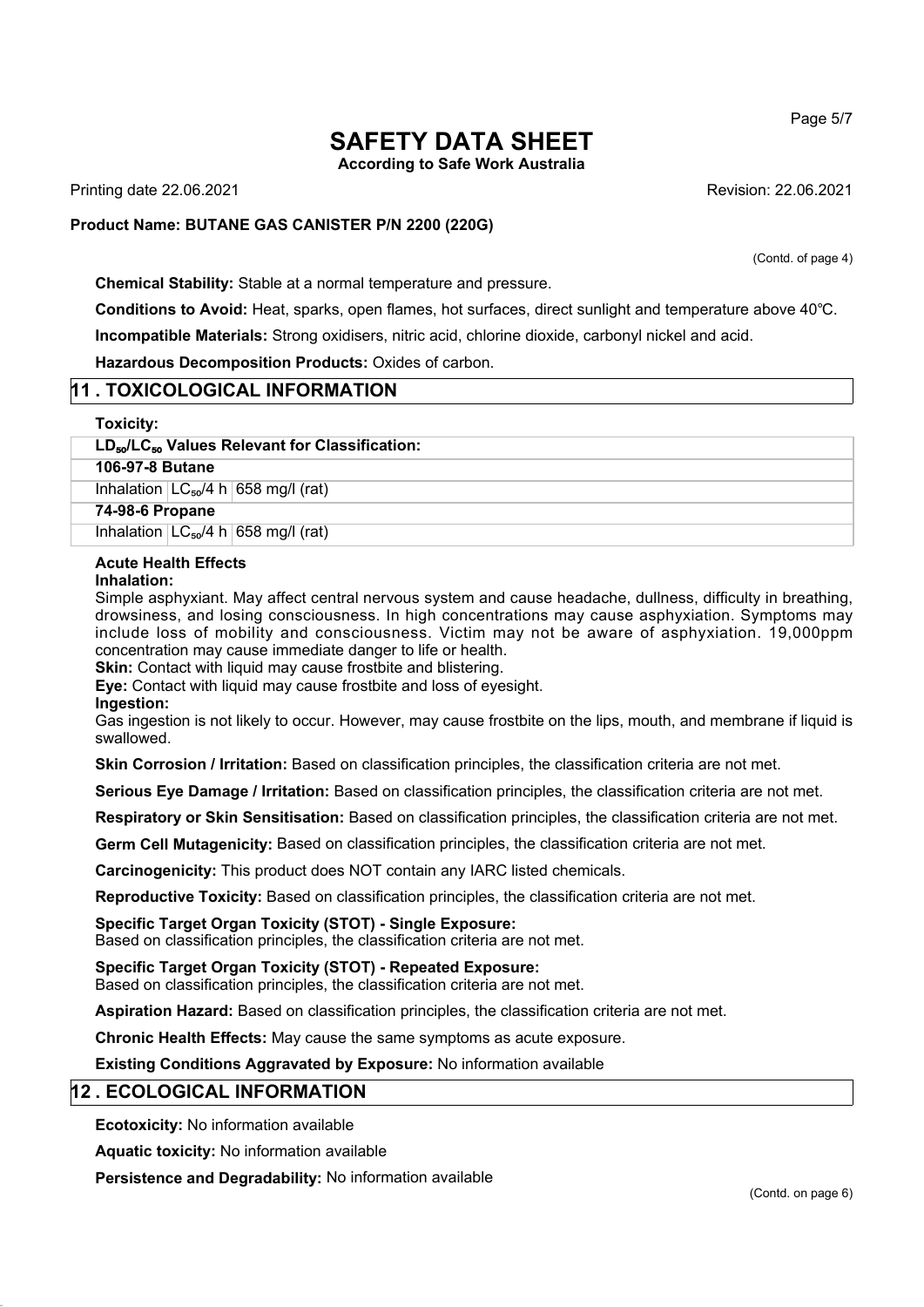**According to Safe Work Australia**

Printing date 22.06.2021 Revision: 22.06.2021

#### **Product Name: BUTANE GAS CANISTER P/N 2200 (220G)**

**Bioaccumulative Potential:** No information available

**Mobility in Soil:** No information available

## **13 . DISPOSAL CONSIDERATIONS**

**Disposal Methods and Containers:** Dispose according to applicable local and state government regulations.

#### **Special Precautions for Landfill or Incineration:**

Please consult your state Land Waste Management Authority for more information.

# **14 . TRANSPORT INFORMATION UN Number ADG, IMDG, IATA** UN2037 **Proper Shipping Name ADG, IMDG, IATA** RECEPTACLES, SMALL, CONTAINING GAS (GAS CARTRIDGES) without a release device, non-refillable **Dangerous Goods Class ADG Class:** 2.1 **Packing Group:** ADG, IMDG **Not applicable** Not applicable **IATA Passanger and Cargo Aircraft - Packaging Instructions** Y203 - Max.Net Qty/Pkg 1 kg Cargo Aircraft Only - Packaging Instructions 203 - Max.Net Qty/Pkg 15 kg **Hazchem Code:** 2T **Special Provisions:** 191, 277, 303 **Limited Quantities:** 1L **Packagings & IBCs - Packing Instruction:** P003 **Packagings & IBCs - Special Packing Provisions:** PP17

## **15 . REGULATORY INFORMATION**

| <b>Australian Inventory of Chemical Substances:</b> |                            |  |
|-----------------------------------------------------|----------------------------|--|
| 106-97-8 Butane                                     |                            |  |
|                                                     | 75-28-5 Propane, 2-methyl- |  |
|                                                     | 74-98-6 Propane            |  |

www.msds.com.au

**Standard for the Uniform Scheduling of Drugs and Poisons (SUSMP) - Poison Schedule:** Not Scheduled.

## **16 . OTHER INFORMATION**

#### **Date of Preparation or Last Revision:** 22.06.2021

**Prepared by:** MSDS.COM.AU Pty Ltd

#### **Abbreviations and acronyms:**

ADG: Australian Dangerous Goods

IMDG: International Maritime Code for Dangerous Goods

IATA: International Air Transport Association

GHS: Globally Harmonised System of Classification and Labelling of Chemicals

CAS: Chemical Abstracts Service (division of the American Chemical Society)

Page 6/7

(Contd. on page 7)

### (Contd. of page 5)